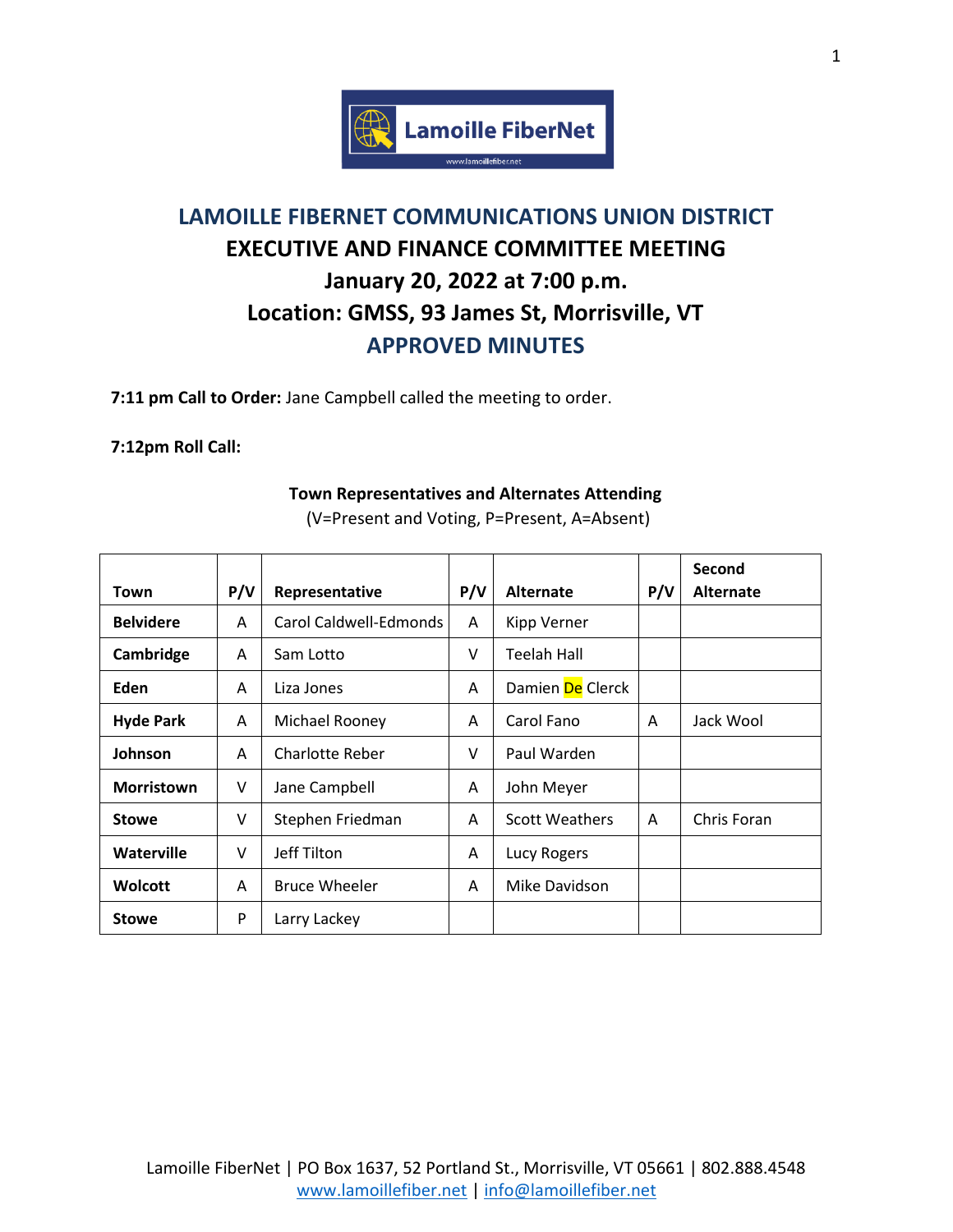7:04pm Agenda changes & public comment:

- Note that packet agenda differs from posted agenda: "Creating a Strategic Planning Task Force" was not in posted agenda.
- Pull out hiring of administrative assistant out of consent agenda.

## **7:04 pm Consent Agenda:**

Approval of 1/06/2021 Governing Board Minutes — Suggested revisions:

- under section about Hardwick Electric, In the previous meeting minutes, Larry meant to say that there is a benefit to have all Lamoille towns in the district
- reference to Christa Shute should be deleted
- fix the spelling of Telecom  $-$  it is spelled with C not K.
- Michael was not a voting member
- motion on Wolcott included get written confirmation from NEK when/if they plan to work in Wolcott.
- Fred is no longer on the Governing Board.
- The Partnership Task Force Update noted that Tilson is working on high-level design; NRTC is doing financial analysis.
- No action needed because of the executive session

Paul Warden moved to approve minutes as edited, Jeff Tilton seconded. All in favor. Update on invoices

- 1. Discontinuation of Zoom subscription at end of January.
- 2. Rent payments will start mid-January.
- 3. Cash is very tight due to lateness of invoices we sent to DPS.

Stephen moved to approve consent agenda, Jeff Tilton seconded. All in favor.

## **7:23 pm Policies Needed:**

Teelah Hall sent a few privacy policies used by other CUDs, they will be sent to Val to put together. Val asks for everyone to review the drafts attached to the packet. He has been trying to have them be as relevant as possible to today's world. Val asks for committee members to send him their thoughts by January 25th. The policy templates being used are open source.

## **Creating Strategic Plan task force:**

As part of the USDA grant (by June), there needs to be a strategic plan (2-3 year plan). As part of creating a strategic plan, Val asks for three volunteers to assist him in creating strategic plan. Paul and Jeff will consider joining the task force. Jane Campbell asks for anyone who has ideas for goals of the plan to send the ideas to Val. Larry suggests not creating an *official* committee or task force for creating the strategic plan. All agreed it would be more efficient to just have a few board members work on a draft.